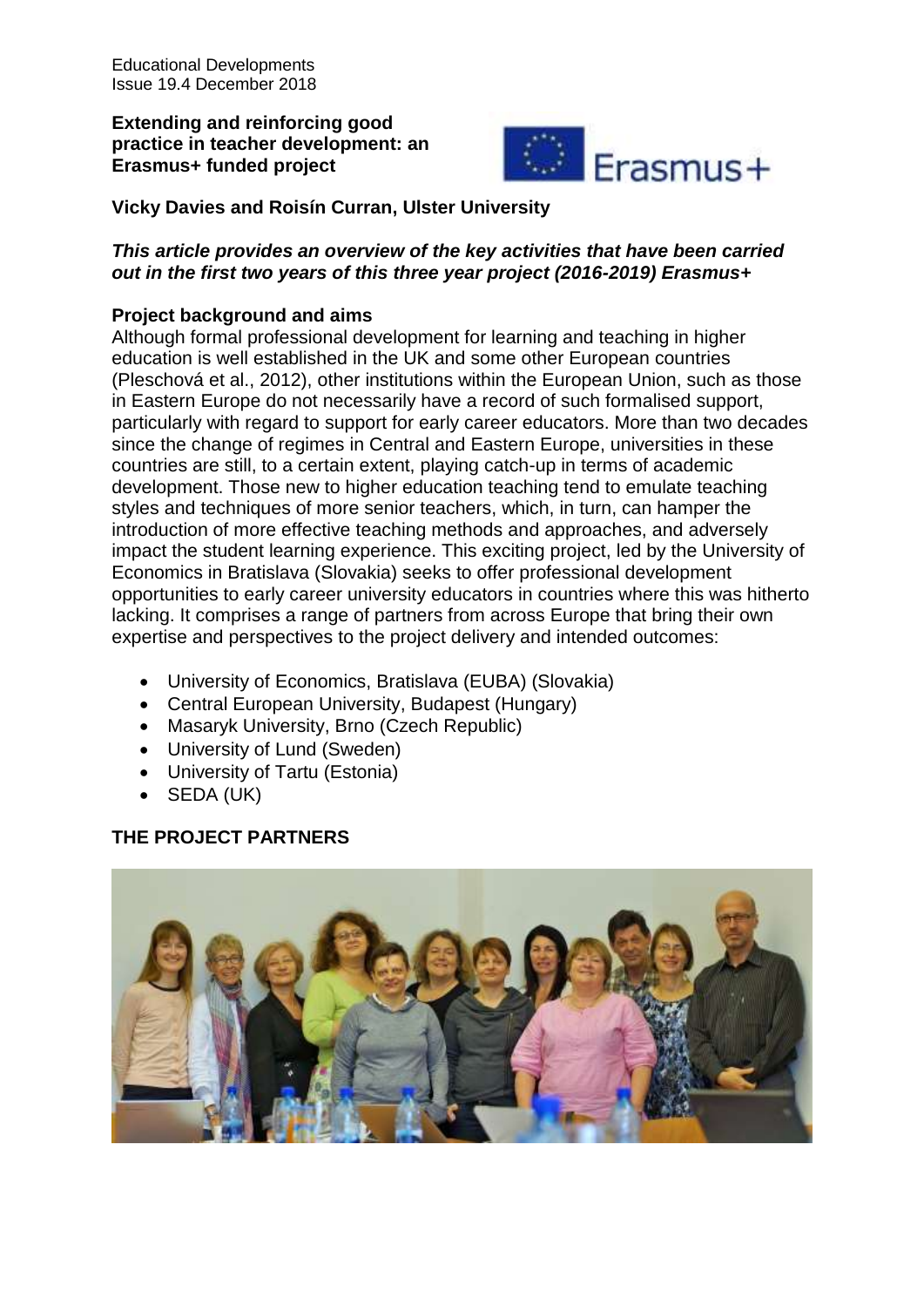Building on past professional development pilot projects undertaken by the University of Economics and Masaryk University, and their resulting recommendations, the project aims ultimately to enhance the student learning experience, by providing professional development for early career university teachers in countries where didactic learning and teaching styles remain prevalent. The main objectives of the project are to:

- 1. offer an educational development course, which is designed to help participants transition from a teacher-centric perspective towards more active, student-focussed approaches;
- 2. evaluate the factors that support and/or inhibit the transfer of knowledge and skills from formalised academic development to lived practice;
- 3. prepare a group of local professionals that could replace in the future foreign academic developers and run teacher development courses for their institutions

The second and third objectives are still a work in progress, so here we focus on the considerable progress that has been made with regard to Objective 1 and look at some of the feedback that participants have provided on the programme, and the impact for their own professional development.

#### **Teaching programme**

The design of the overall programme - through face-to-face and virtual meetings was undertaken in 2016-2017 by colleagues across the project partnership in readiness for its first delivery in August 2017. As previously mentioned, the underpinning principle of the programme as a whole is to promote student-centred approaches to learning and teaching in Higher Education, and encourage the adoption and development of those approaches by early career educators within the University of Economics (Bratislava) and Masaryk University (Brno).

The programme starts with an 8-day face-to-face summer school during which participants have the opportunity to discuss essential theories in higher education, and are encouraged to apply that knowledge through active formative activities such as planning individual sessions, learning activities, and assessment and feedback approaches. As part of the summer school they also carry out a short teaching demonstration which is peer and tutor critiqued, and are encouraged to use the feedback from this experience to reflect on how they might enhance their professional practice. The summer school is facilitated by colleagues from across the project partnership, including two SEDA representatives.

The second part of the program is an online coaching programme that covers the whole of the academic year and which provides support to the participants in the daily challenges of their teaching. During this segment of the participants work with an individual coach, drawn from the pool of summer school facilitators, who supports them through the process of designing, implementing and evaluating a learning and teaching innovation.

A key factor in the overall ethos of the programme was also the desire to make overt linkages to the wider educational development community, and show that this activity is valued its own right, and that appropriate accreditation is recognised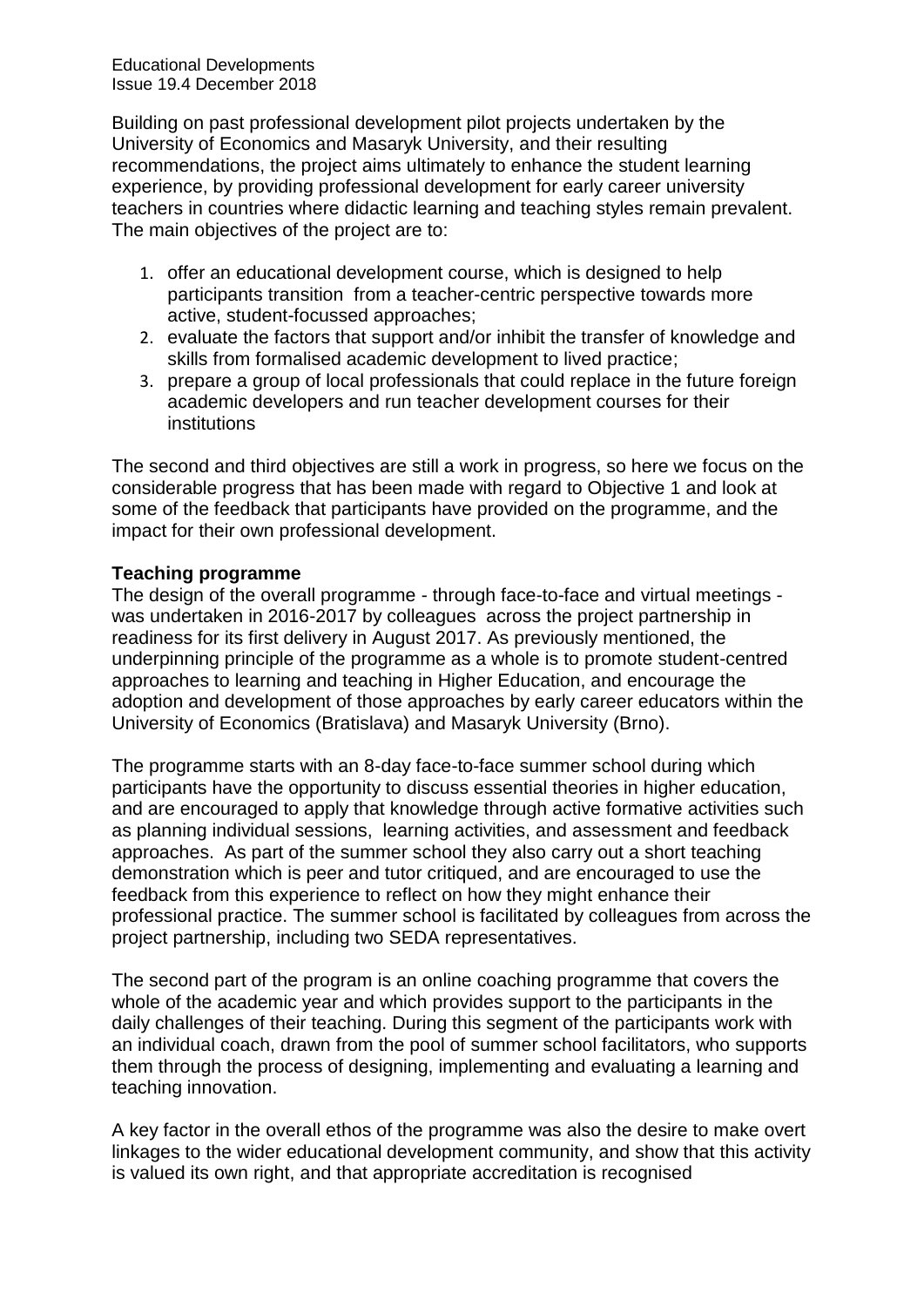internationally. As a project partner, SEDA was ideally placed to facilitate this formal recognition, and the project, under the auspices of the Services and Enterprise Committee, was successfully accredited by the SEDA Professional Development Framework (SEDA-PDF) in relation to the *Supporting Learning* Award in August 2017.

#### **Background of Participants (Cohort 1, 2017-2018)**

This initial cohort who successfully applied to take part in the programme participated in an eight-day summer school held in Bratislava, Slovakia during Autumn 2017. The cohort came from different discipline backgrounds and places of study. Three participants study/work at EUBA, three participants at EUKE (Košice Kampus), and twelve at Masaryk University. They also represented a highly international group, coming from: Slovakia, Czech Republic, Albania, Ghana, Poland, Croatia, Germany and Russia. The students they teach also come from a wide range of countries. Some participants teach in English, whilst others teach in Slovak or Czech. The language of instruction at the summer school and related assessment tasks was English.

Prior to engaging in the summer school, participants were asked about their expectations from the programme. The responses included *inter alia*: to help them become better teachers, design sessions, encourage students to participate, facilitate discussion, think critically, read, to deliver interesting courses/sessions, help students to stay focused during the entire class, create safe learning environments a relaxed, yet productive atmosphere in a class.

The participants appreciated the opportunity to have a mentor/coach assigned to guide them beyond the summer school for an extended period and from which they would receive feedback on planning, executing and evaluating their teaching innovation. They also valued highly the opportunity to work towards and achieve an internationally recognised award – the SEDA-PDF Supporting Learning Award. Interestingly, and as noted above some of the participants were aware of deficits in their own teaching approaches and recognised that there didn't exist a culture of 'discussing teaching with colleagues'. This apparent lack of the scholarship of teaching (Trigwell et al., 2000) was something that the summer school and overall programme planned for, and was successful in addressing.

### **Participants at the summer school in Bratislava, August 2017**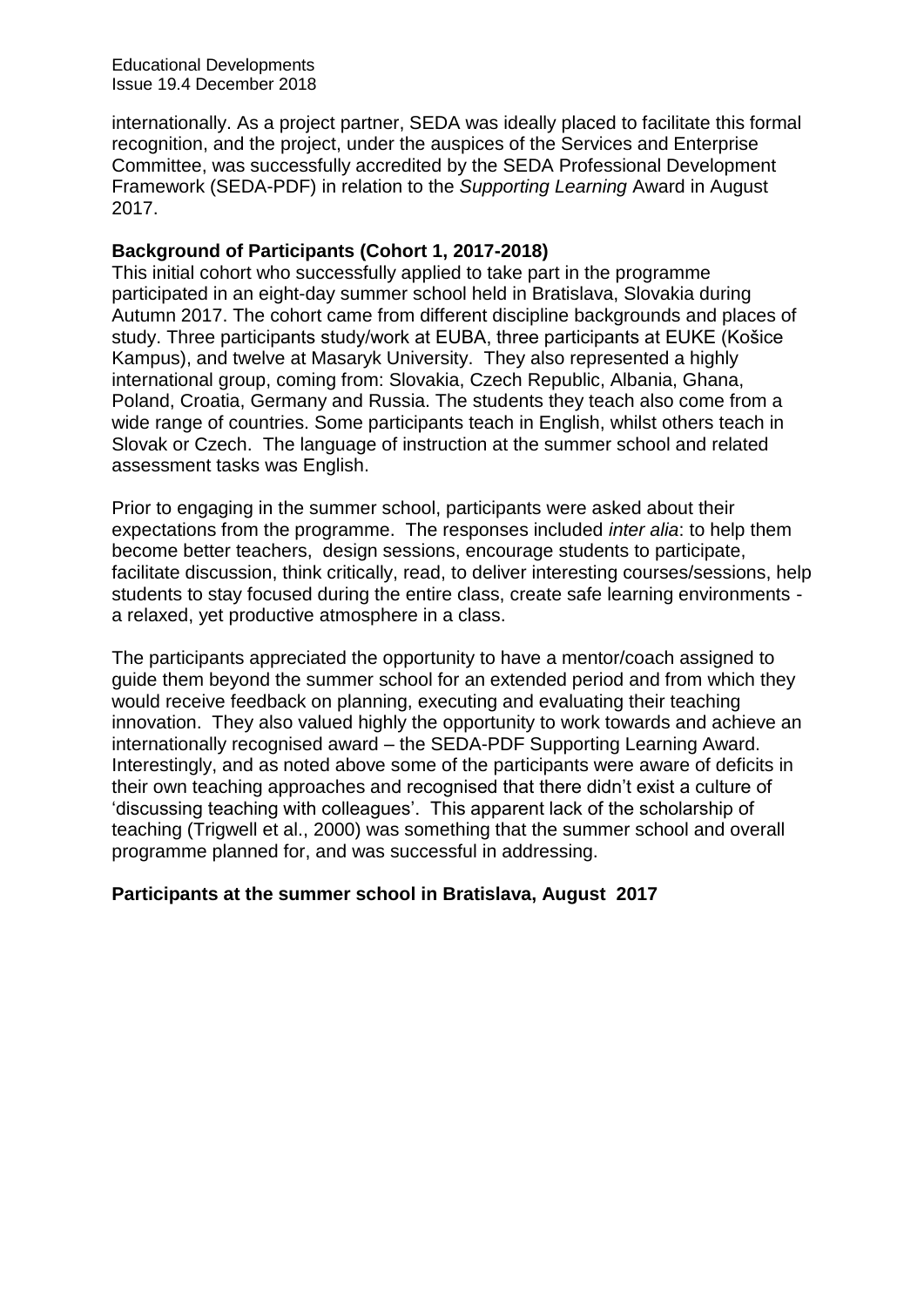

**Feedback from participants in cohort 1**

An evaluation was carried out in relation to objective 1 of this project. Participants from this first group were asked a series of questions after completion of the online coaching program - designed to provide support to the participants in the daily challenges of their teaching. The table below offers a snapshot of the data gathered from this evaluation and includes direct quotes from some of the participants in relation to their opinion of the overall programme.

Keep organizing this course. It's very valuable experience for any beginner or even experienced teacher.

Please, offer the programme to the regular teachers at the University of Economics in Bratislava.

Thank you very much for all the efforts, advices, encouragements. I am very thankful for having the opportunity to learn from you and I recommend the course to people around me.

I think this program should extend to Kosovo. I would be ready to assist in any respect.

I consider the whole program to be very valuable for my current and future teaching.

It is just great, very well prepared. The program is very beneficial.

*Table 1 feedback from cohort 1* 

A second cohort who successfully applied to take part in the programme participated in an eight-day summer school held in Brno, Czech Republic during August 2018. Similar to cohort 1, this group of 19 PhD students came from different discipline backgrounds and places of study; 13 from Masaryk University and 6 from EUBA.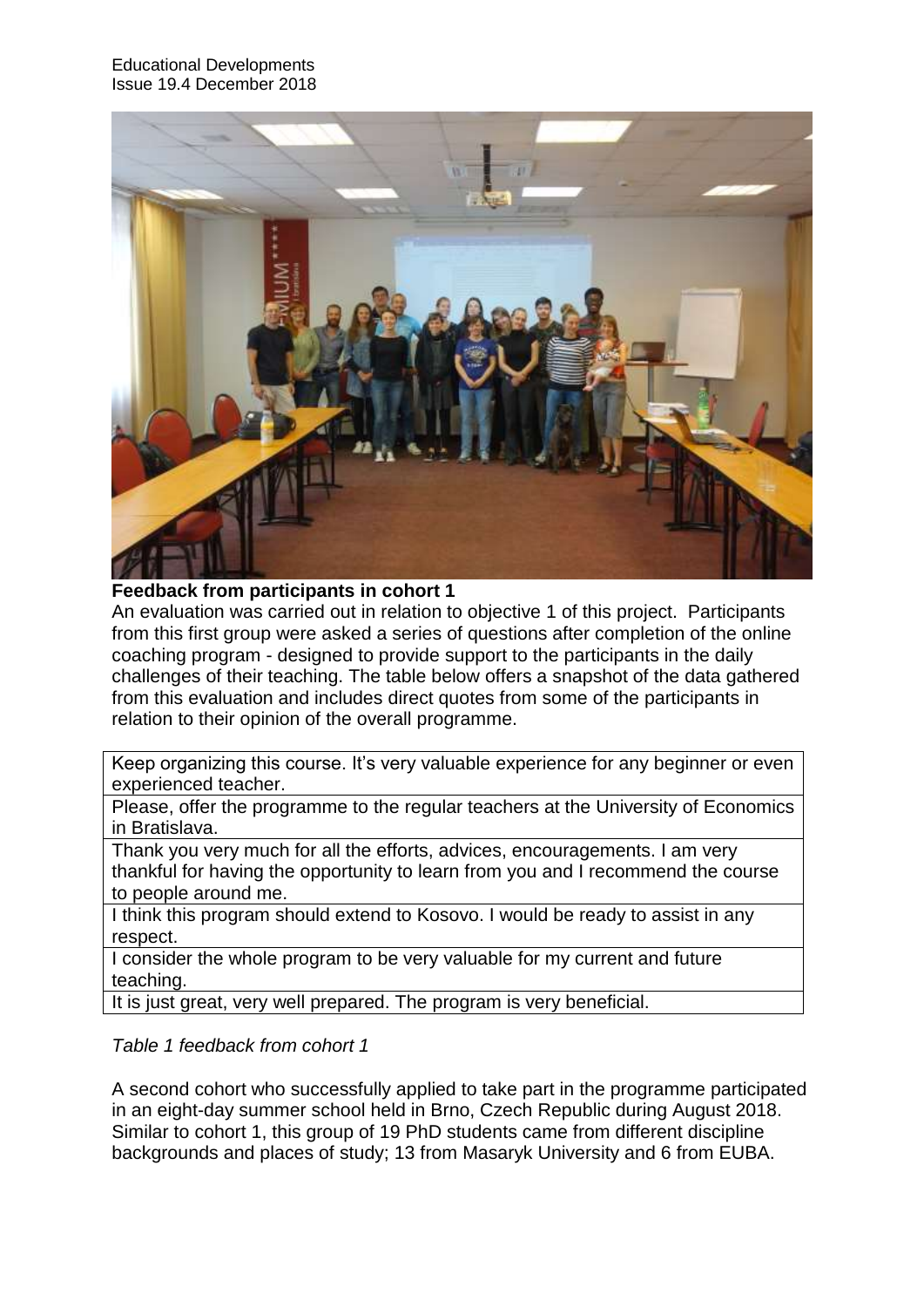They too represent a highly international group, originating from Slovakia, Czech Republic, Ghana, Nicaragua and Canada.

Further evaluation will be carried out in summer 2019, when this second cohort complete the online element of the programme. It is intended that once all data has been collected and analysed – further dissemination of this will be carried out.

#### **Online Book**

Another exciting output from the project concerns the innovation projects that the 2017-18 participants completed as part of their Supporting Learning Award. These project reports have been further refined, and are now being incrementally published as online book chapters by SEDA, and were launched at a drinks reception at the SEDA Autumn 2018 conference in Birmingham. Not only does this demonstrate the valuable contributions and insights that early career educators are able to bring to the SEDA community, but also allows the participants to take ownership of the development and dissemination of their own scholarship in learning and teaching.

#### **Professional development**

Participating in this three-year project has brought professional development for the programme leaders and coaches too. Like the participants, this group of project leaders represent an international group coming from: Czech Republic, Estonia, Hungary, Slovakia, Sweden, and the UK. From a SEDA perspective it has allowed us to widen our understanding of higher education cultures - an important consideration when looking at how SEDA-PDF awards are shaped for and interpreted by an international audience. It also allows the SEDA values to permeate a new initiative and shape the evolution of educational development in Central and Eastern Europe, and welcome new members to the SEDA family. From a personal perspective it has allowed us to "live" the reality of teaching in a multicultural setting – pushing beyond our comfort zones at times – and allowed us to participate in a community of practice (Wenger et al., 2002) beyond our familiar 'significant networks' (Roxå and Mårtensson, 2009).

#### **References**

Pleschová, G., Simon, E., Quinlan, K.M., Murphy, J., Roxå, T. & Szabó, M. (2012) *The Professionalisation of Academics as Teachers in Higher Education.* Strasbourg. European Science Foundation. Available at: http://archives.esf.org/fileadmin/Public\_documents/Publications/professionalisation [academics.pdf](http://archives.esf.org/fileadmin/Public_documents/Publications/professionalisation_academics.pdf) (accessed 4 October 2018)

Roxå, T., & Mårtensson, K. (2009). Significant conversations and significant networks – exploring the backstage of the teaching arena. *Studies in Higher Education, 34*(5), 547–559. DOI:10.1080/03075070802597200

Trigwell, K., Martin, E., Benjamin, J. & Prosser, M. (2000). Scholarship of Teaching: A model, *Higher Education Research & Development*, 19:2, 155-168, DOI: 10.1080/072943600445628

Wenger E., McDermott R., and Snyder W., (2002). *Cultivating Communities of Practice: A guide to managing knowledge*. Boston. Harvard Business School Press.